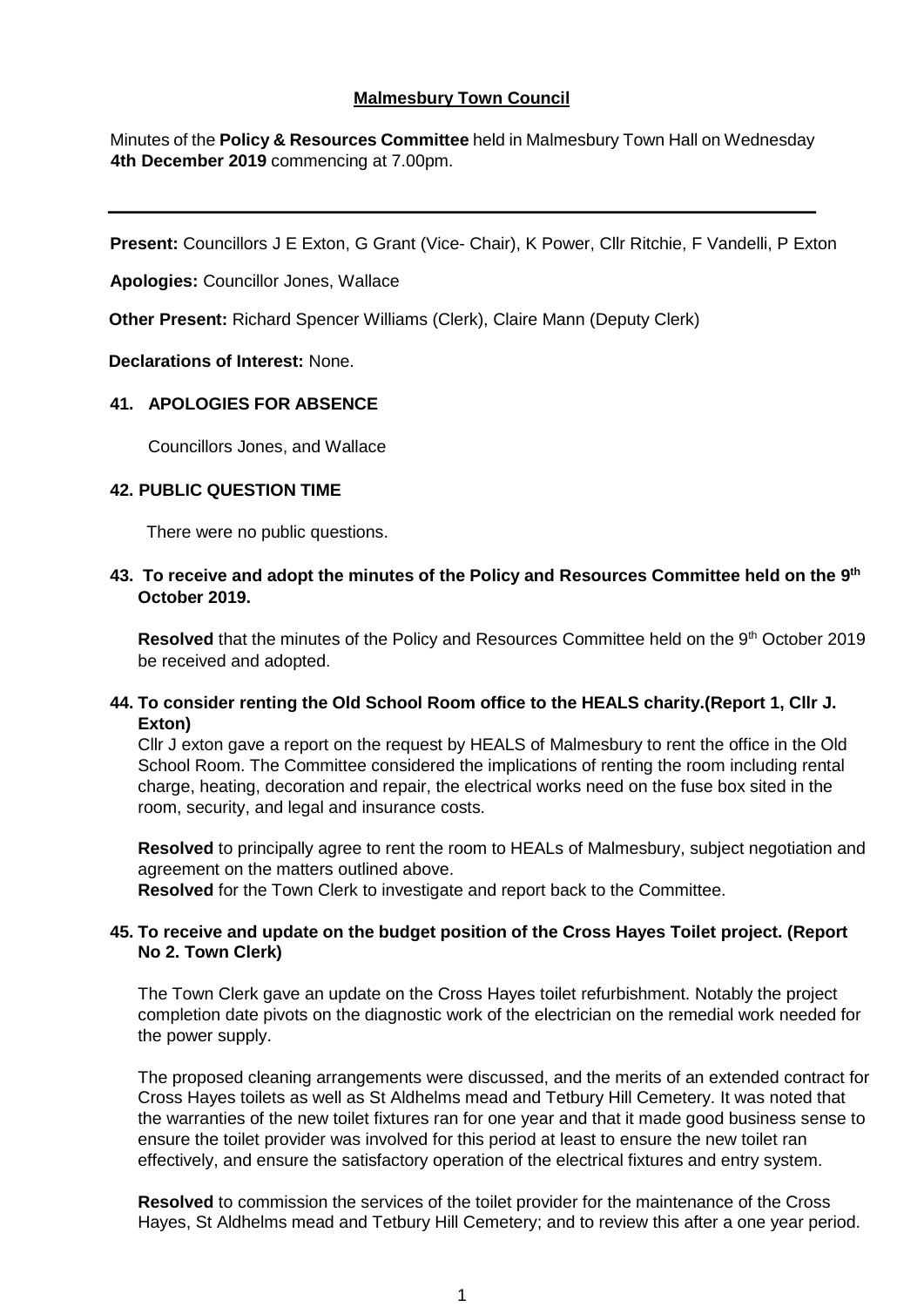#### **46. To consider the proposal for the Council to fund a mobile phone for the Town Clerk. (Report No 3. Cllr J. Exton).**

Cllr J Exton presented a case, as outlined in Report No. 3, for the Town Clerk to have a mobile phone to support the business needs of the Council and the functions of the Town Clerk. It was noted this was not for personal use.

**Resolved** to provide a mobile phone for the Town Clerk. **Action** Town Clerk

**47. To consider the request form the Community and Town Promotions Committee for £1307 for eight new replacement planters for Malmesbury in Bloom 2020 (Report No 4. Town Clerk)**

The committee noted the need for new planters and considered the merits of different types of planters.

**Resolved** to allocate a budget of £2000 (with a target spend of £1500) for the provision of a new set of planters, and to include wooden external containers. **Action** Deputy Town Clerk

## **48. To consider and agree for proposal to Full Council the Annual Budget and Precept for the financial year 2020/21. (Report No 5a and 5b. Town Clerk)**

The Committee considered the budget in full and the budget needs for 2020/21.

**Resolved** to propose to Full Council an increase of 2.5%, with a precept of £457587.

# **49. Update on the Neighbourhood Plan Review and to consider the membership and Terms of Reference for the Neighbourhood Plan Review Group (Report No 6. Cllr Power )**

Cllr Power reported on the case for a Neighbourhood Plan Review, notably the need to ensure the Neighbourhood Plan is robust and remains relevant given the changes in National Planning Framework

**Resolved** for the Town Clerk to contact Wiltshire Council to make arrangements for drawing up a 'statement of agreement /common ground'.

**Resolved** to propose to Full Council to form a Neighbourhood Plan Review Group.

#### **50. To consider the next steps on the recruitment of a Town Crier.**

**Resolved** for the Personnel Committee to form a draft Job Description and report back to the Policy and Resources Committee.

#### **51. To nominate and agree x2 Bank account signatory and authorisers**

**Resolved** Cllr Ritchie to be a signatory, and Cllr P Exton to be an authoriser.